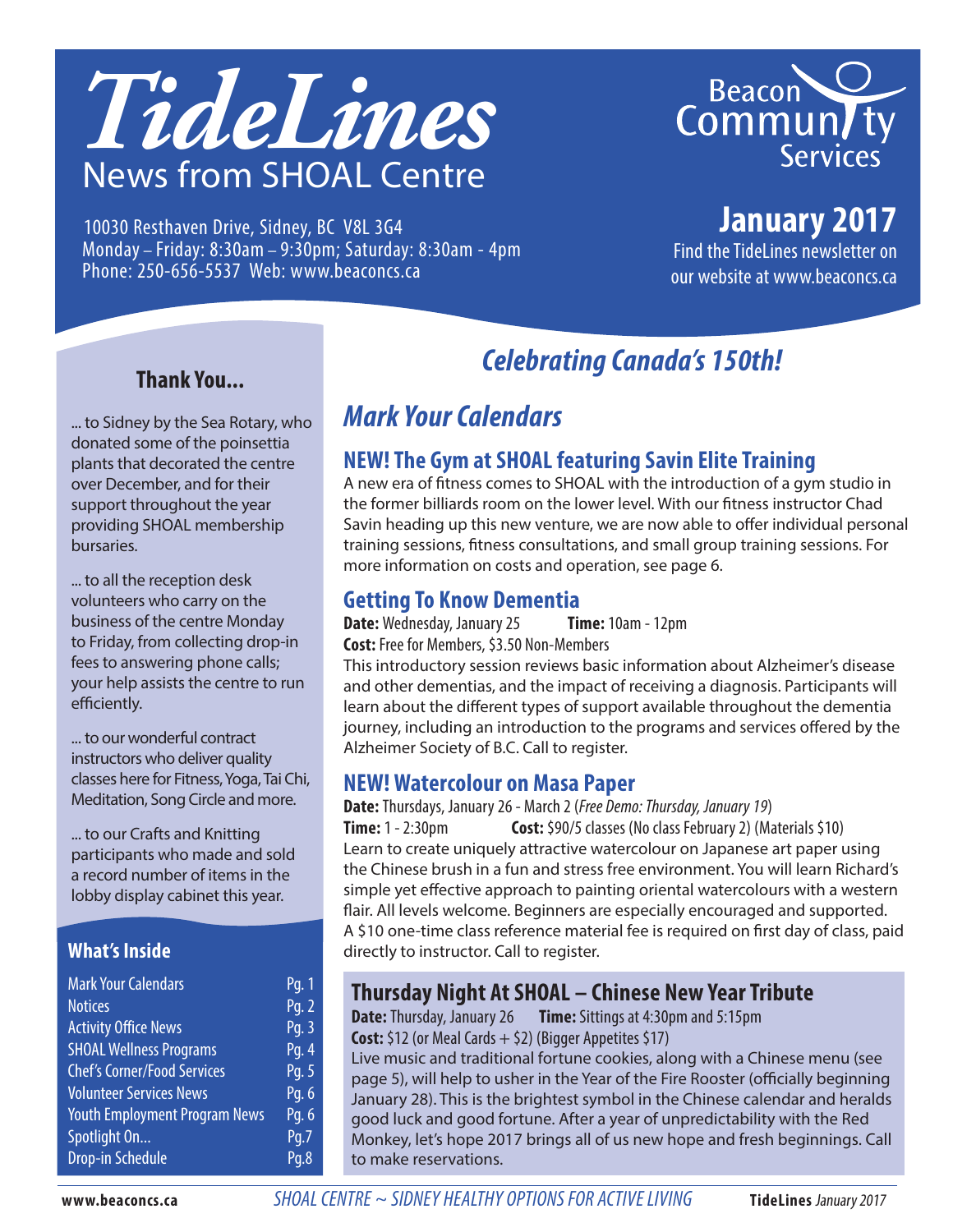

## *From the Director's Desk*

**Glenys Cavers, Director of Thrift Shops and SHOAL Centre**  *Beacon Community Services* Phone: 250-656-5537 ext. 102

E-mail: gcavers@beaconcs.ca

Happy 2017 from everyone at the SHOAL Centre!

We are ready to help you keep all of your New Year's resolutions throughout 2017. If your goal is to get your body moving in 2017, why not try one of our fitness classes – we have a class that is just right for you from beginners to advanced. We also have yoga, tai chi, table tennis and pickleball! If your goal is to keep your mind sharp, join us for bridge, cribbage or Mah Jong. If your goal is to add some creativity to your life, come by and join one of our craft groups – lapidary, faceting, carving, ceramics, painting, portrait painters, clay works, weaving, wood working, knitting, or crafts. If your goal is to eat nutritious food, please join us for either lunch or dinner in the Dining Room – open 7 days a week! If your goal is to add some fun and friendship to your life, please pop by SHOAL and visit with our Tuck Shop volunteers while enjoying a coffee or tea.

We look forward to a fantastic year at SHOAL Centre in 2017!

# *Notices*

#### **New Year's Day Hours at the Centre**

SHOAL Centre's Activity Office, Volunteer Services, Youth Employment Program and Tuck Shop will be closed Monday, January 2. The *Tides* At SHOAL Dining Room will be open for both lunch and dinner, with a special New Year's Day Menu for January 1. See page 5.

#### **NEW! The Splinters are Here!**

**Date:** Tuesday, January 3 **Time:** 2:30pm **Cost:** Free for Everyone More music comes to SHOAL in 2017. This small group of musicians attend the Wednesday Night Acoustical Jam group and now have launched as the "Splinters." Come sing along, or just listen. They will be here on a regular basis on the first Tuesday of each month, in Auditorium A.

#### **Drop-In Fee Increase**

Effective January 1, drop-in fees increase to \$2 for Members, \$3.50 for Non-Members; Fitness fees \$4.50 for Members, \$5.50 for Non-Members. As costs for operating a large, not-for-profit centre increase, we are striving to keep costs reasonable for both members and the public while being fiscally prudent. Thank you for your understanding.

#### **January is Alzheimer's Awareness Month**

As a dementia friendly facility, SHOAL continues to increase awareness of dementia through activities, programs and resources. This month we offer a great seminar - Getting to Know Dementia (details on front page) - and will continue to offer education seminars throughout the year. Check out our program line-up for information about what we offer, including Minds in Motion, Arts and Alzheimer's and our Dementia Caregivers Support Group. Brochures and pamphlets on dementiarelated topics are available at the resource area outside the Activity and Rental office.

#### **2017 SHOAL Centre Membership Cards**

Please remember to renew your membership to the centre. We will have orange-coloured cards for 2017, to help us keep track of our ever-growing membership. Please note, memberships are non-refundable.

**SHOAL Activity Centre Annual Membership •** \$46 per year (approx. 12¢ / day!) • Memberships are non-refundable

- Reduced rates on drop-in programs and registered classes A 10% discount on facility rentals
- Includes a Beacon Community Services membership Use of free wireless internet
- 
- 
- 
- Free seminars and workshops  **A** free coffee and scone or cookie on your birthday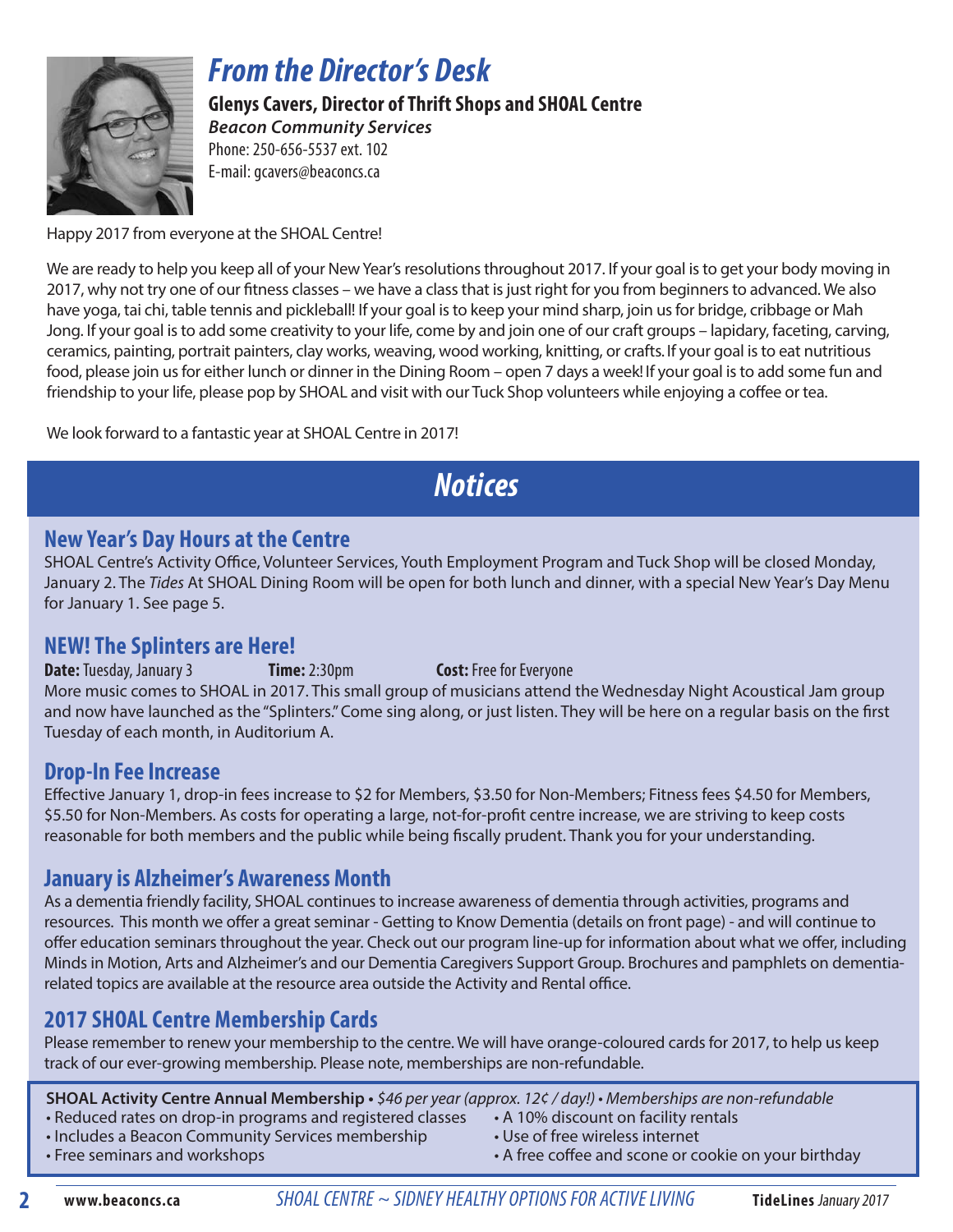# *News from the Activity Office*



**Anna Hudson, Activities and Rental Coordinator**

Phone: 250-656-5537 ext. 117 E-mail: ahudson@beaconcs.ca



**Jennifer Van Es, Activities and Rental Coordinator**

Phone: 250-656-5537 ext. 117 E-mail: jvanes@beaconcs.ca

#### *Call to Register for these Courses*

#### **NEW! Drop Into Your Imagination – Acrylic Painting**

**Date:** Fridays, beginning January 20 (Free Demo - January 13, 9:30 - 10:30am) **Time:** 9:30 - 11:30am **Cost:** \$10 Facilitated by artist Dawn Joy Ritchie, this new special Friday morning art drop-in will allow patrons to be inspired with their creative process. Dawn is a recognized artist whose work is well-known both locally and internationally. For the free demo, just bring a pencil. For weekly drop-in, Dawn can provide a supply list.

#### **NEW! Practice Your Uke Drop-In**

**Date:** Thursdays, beginning January 12 **Time:** 9:30 - 11am **Cost:** Members - \$2; Non-members - \$3.50 If you have been learning to play the ukulele and want to have others to practice with, this is the group for you. From well-experienced to basic beginners, the group will be exclusively for uke players. A volunteer activity leader will be present to help organize playing.

#### **Gentle Yoga Registered Classes**

**Friday Chair Yoga:** January 13 - March 3, 12:30 - 1:30pm **Thursday Morning:** Beginning in February **Monday Evening:** Beginning in February All classes are \$90 for 8 sessions, or \$12 drop-in.

#### **Introduction to Buddhist Meditation**

**Date:** Mondays, January 16 - February 27 (6 sessions) (no class BC Family Day, February 13) (Free Demo - January 9, 6:30 - 7:45pm) **Time:** 6:30 - 7:45pm **Cost:** \$54, or \$10.50 Drop-In

#### **Fall Prevention Balance Booster**

**Date:** Tuesdays and Thursdays, January 10 - February 16 (12 sessions) **Time:** 10 - 11am **Cost:** \$95

#### **Tai Chi Qi Gong**

**Date:** Tuesdays, January 17 - February 21 (6 sessions) (Free Demo - January 10, 10 - 11am) **Time:** 10 - 11am **Cost:** \$68, or \$12 Drop-In

#### **Arts & Alzheimer's**

**Date:** Every Wednesday, beginning January 11 **Time:** 1:30 - 3:30pm **Cost:** \$10 suggested donation The Alzheimer Foundation offers this art and music program at SHOAL.

#### **Minds in Motion**

**Date:** Thursdays, January 12 - February 16 (6 sessions) **Time:** 1:30 - 3pm **Cost:** \$38 (includes 2 people) The Alzheimer Society of BC operates this program at SHOAL. The next course runs March 2 - April 27 (9 classes for \$56.90).

#### **Device Support 101**

**Date:** Wednesdays, January 25 - March 1 (Free Demo - January 18, 6:30 - 8pm) **Time:** 6:30 - 8pm **Cost:** \$72/6 classes, or \$15 Drop-In Instructor Ish Uttam will guide, step by step, how to set up and use programs and apps on your tablet, phone or even computer.

#### *Drop-Ins to Note*

*We've increased our drop-in fees from \$2 for Members; \$3.50 for Non-Members. Fitness is \$4.50 for Members; \$5.50 for Non-Members.* 

#### **Computer Club**

**Date:** Fridays, and 2nd and 4th Wednesdays **Time:** 1 - 3pm Fridays; 2 - 4pm Wednesdays **Cost:** Members - \$2; Non-members - \$3.50

#### **Women's Song Circle with Jewel Spooner**

**Date:** Fridays, beginning January 13 **Time:** 2 - 3:30pm **Cost:** \$6

#### **Saturday Sing-a-Long with Liz Taylor**

**Date:** Saturdays, January 7 and 21 **Time:** 2-3pm **Cost:** Members - Free; Non-members - \$2

#### **Movie Nights**

**Date:** Fridays, January 6 (The Queen) & January 20 (Working Girl) **Time:** 7pm **Cost:** Members - Free; Non-members - \$2 Popcorn and pop available for \$1 each. Auditorium A.

#### *Health and Wellness Seminars*

#### **Nutrition Discussion: Sleep - How Important is a Good Sleep and Things that Jeopardize It**

**Date:** Wednesday, January 11 (note change in date) **Time:** 1:30 - 3pm **Cost:** Members - Free; Non-members - \$3.50 Facilitator Angela Cuscianna, RH. Call to register.

**3**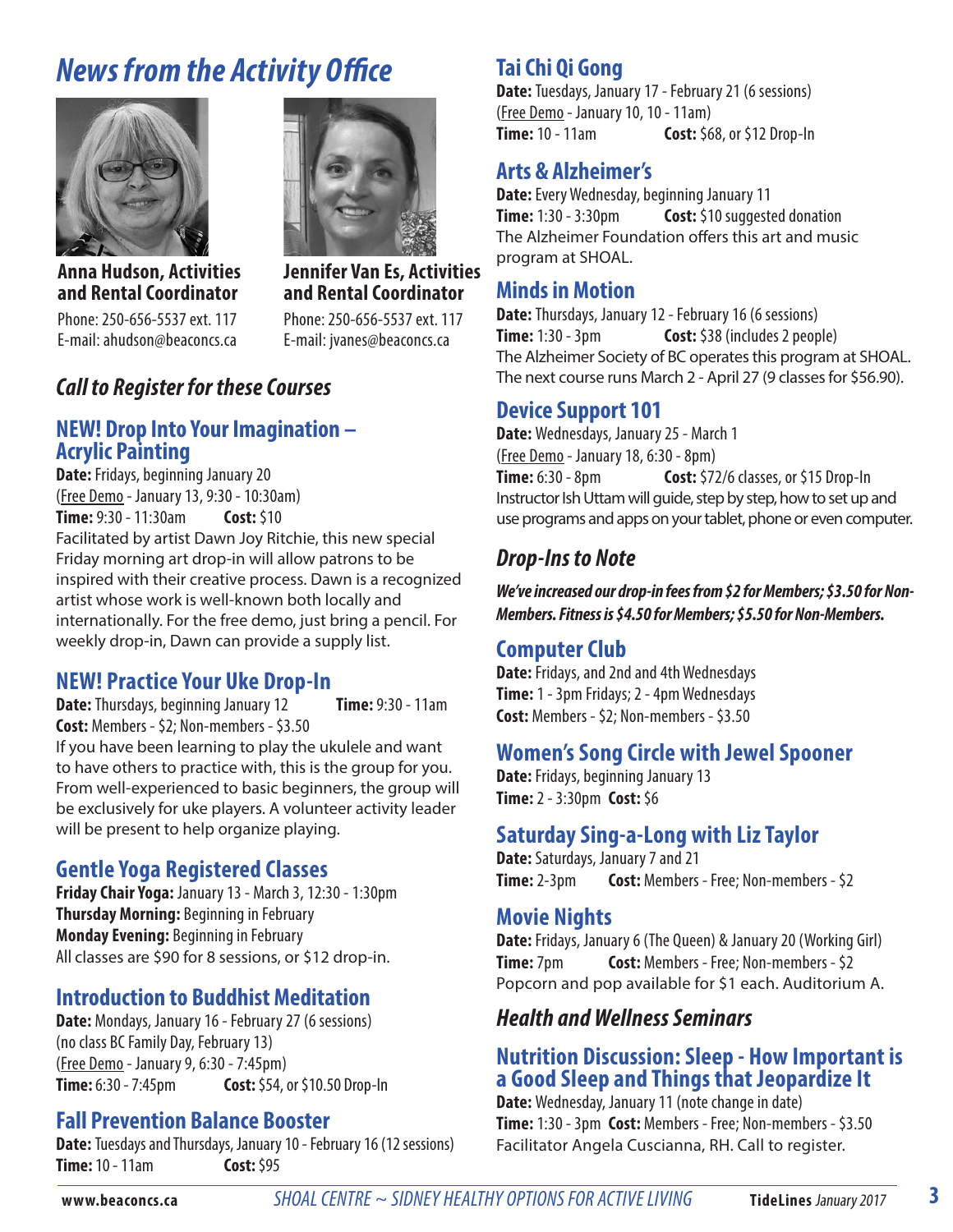

## **Profile – Patrick McAdams**

Meet Patrick McAdams, one of our Beacon Community Services Volunteer Medical Drivers for the past 5 years. Patrick was born, raised and educated in Montreal, and graduated from Concordia University. Married to his high school sweetheart, he moved west, working for the Royal Bank of Canada in Calgary, which relocated him every 2 years throughout Alberta. Patrick is a family man with a daughter and a son, and now has a grandson in Calgary who visits Patrick as often as he can.

After 30 years of banking and 14 different houses, it was time to retire and enjoy life. He and his wife got hooked on cruising in 1989 with their first cruise to Mexico. Some 60 cruises later, they are still avid cruisers – they recently returned from the Hawaiian Islands and liked it so much they are already booked for their same cruise next year.

Moving to Sidney and their "mouse's nest" condo (as Patrick calls it) after downsizing from a sprawling rancher in North Saanich was "a mind-boggling experience," he says, but once the kids were gone, the house was just too big to carry on.



manager Kyle Reed and medical drive client Wendy Bidgood. were done in 2016. Patrick McAdams, together with Camosun College Print Shop

Patrick has always been involved in his community, and here at SHOAL has been involved both as a medical driver and a scheduler on the Drive Desk. New car magnets used by the volunteer medical drivers, have been in part, purchased with funds donated by RBC (Royal Bank of Canada) because of Patrick's volunteer service at SHOAL. RBC has a great program that donates funds to service organizations at which their current and retired employees volunteer at least 40 hours per year. Camosun College Print Shop also donated materials for the signs. We are grateful to have received support and generosity from both RBC and Camosun College.

The bright car door magnets not only help to promote the program, they assist in identifying the Medical Drivers when they are on a drive. Thanks to Patrick and all the volunteers at the Drive Desk and behind the wheel, some 3,300 drives

## **SHOAL Wellness Programs**

**Be Well Clinic** checks blood pressure and glucose every Monday in Auditorium A, 1 - 2pm. Admission by donation.

**Better Breathers Program**, for those with breathing difficulties, is held the fourth Monday of each month in Auditorium B. The next meeting is Monday, January 23, 1:30 - 3pm. For information please call Kelly Ablog-Morrant at the BC Lung Association at 1-800-665-5864.

**Dementia Caregivers' Support Group** for those who are caring for someone with a diagnosis of dementia or Alzheimer's, meets the 2nd Wednesday of the month. The next meeting is Wednesday, January 11.

**Free Legal Clinic** held on the first Thursday of each month, 1 - 4pm. Book your 30 minute appointment in advance by calling us at 250-656-5537. The service is provided by Gordon W. Benn, Senior Partner of Perlman, Lindholm, Barristers and Solicitors. The next clinic is Thursday, January 5.

**White Cane Club**meets at SHOAL for those with vision impairment, on the first Thursday of each month. The next meeting is Thursday, January 5, 1:30 - 3pm. Guest speaker TBA. Suggested donation of \$2 towards refreshments is appreciated.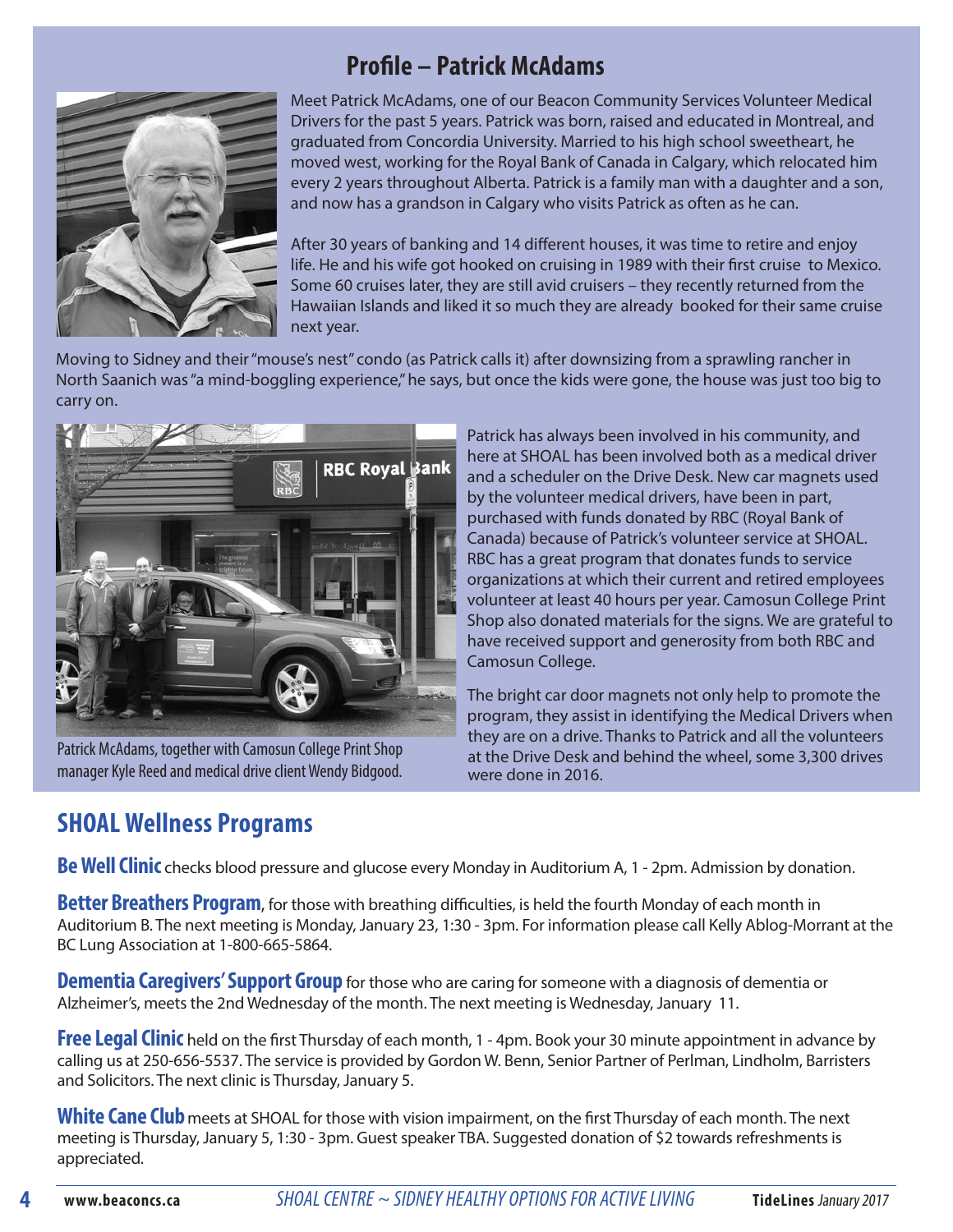

# *Chef 's Corner*

**Chef, Karen Taylor** Phone: 250-656-5537 ext. 107 E-mail: chef@beaconcs.ca

Hard to believe we have run through another year! SHOAL experienced a banner year in 2016 for not only meals in the dining room, but also special events and catered functions. We went through thousands of cookies and scones at both the Tuck Shop and at catered events. We want to thank the cooks and servers who worked so hard to help continue the growth of Food Services and the *Tides* at SHOAL Dining Room. Well done team!

This year mark's **Canada's 150th birthday** and Food Services has some great events to celebrate over 2017, from a special tea in the spring to showcase Fashions from Confederation, to a special lunch focusing on Sidney's 50th anniversary and the part that Beacon Community Services has played over the past 40 years of being rooted in our community. We hope to have more celebratory events as the year unfolds, starting with our January 1 New Year's Dinner and our Chinese New Year tribute Thursday, January 26 for our first Thursday Night at SHOAL for 2017 (menu on this page).

*New Pricing* – Please note that effective January 1, we are introducing a **Senior Meal** only, eliminating Small and Full portions, so Meal Cards will reflect the price of \$7 for lunch (15 meals for \$105) and \$10 for dinner (\$15 meals for \$150), saving patrons \$1.00 since the price for meals not purchased with a meal card will now be \$8 for lunch and \$11 for dinner. However, for those who wish to enjoy more food, a Bigger Appetite meal will still be available for a higher price, but no Meal Cards will be available for this feature. We urge regular patrons who eat in the *Tides* at SHOAL Dining Room to purchase Meal Cards for this great discount. All cards purchased previously at the former price will be honoured until they expire.

#### **New Years Day Dinner** *Tides* **at SHOAL Dining Room**

Baked Ham Menu

New regular pricing: \$11 (Meal Cards accepted) (Bigger Appetites \$15) If you wish to make a reservation, please call 250-656-5573.

## **SHOAL Activity Centre Members' Birthdays**

If you are a current SHOAL Activity Member, you can drop by on the day of your birthday to receive a gift certificate for a free hot beverage and a cookie or scone at the Tuck Shop. Come during the week preceding a Saturday or Sunday if you have a weekend birthday. We would love to acknowledge your special day!

## **A Night at SHOAL Chinese New Year Tribute**

Thursday, January 26 *Live Music Entertainment!*

Sweet and Sour Pork Fried Rice Chow Mein Ginger Beef Sorbet and Fortune Cookie

**\$12 (Bigger Appetites \$17)** (or Meal Cards  $+$  \$2)

Please call 250-656-5537 to make reservations. Sittings at 4:30 and 5:15pm.

*Tides* **at SHOAL Dining Room** is open seven days a week for lunch (12 - 1:30pm) and dinner (4:30 - 6pm). The public is welcome and reservations can be made by calling the main SHOAL number: 250-656-5537.

## **Dining Room Prices for Meals & Meal Cards**

|                | <b>Single Meal</b> | <b>Cards for 15 Meals</b><br>(save \$1 per meal) |
|----------------|--------------------|--------------------------------------------------|
| Senior Lunch*  | \$8                | \$105                                            |
| Senior Dinner* | \$11               | \$150                                            |

**\*For Bigger Appetites: Lunch \$10; Dinner \$15**

All prices include tax, and gratuities are gratefully declined. Refund Policy: We regret that we are unable to issue refunds for meals remaining on unused cards.

## **Fortune Cookies at the Tuck**

While quantities last, we will be selling fortune cookies, individually wrapped, at the Tuck Shop for 25 cents beginning Tuesday, January 3. Since this is the lucky year of the Rooster, why not peek at the possibility of your good fortune in 2017!

**www.beaconcs.ca** *SHOAL CENTRE ~ SIDNEY HEALTHY OPTIONS FOR ACTIVE LIVING* **TideLines** January 2017

**5**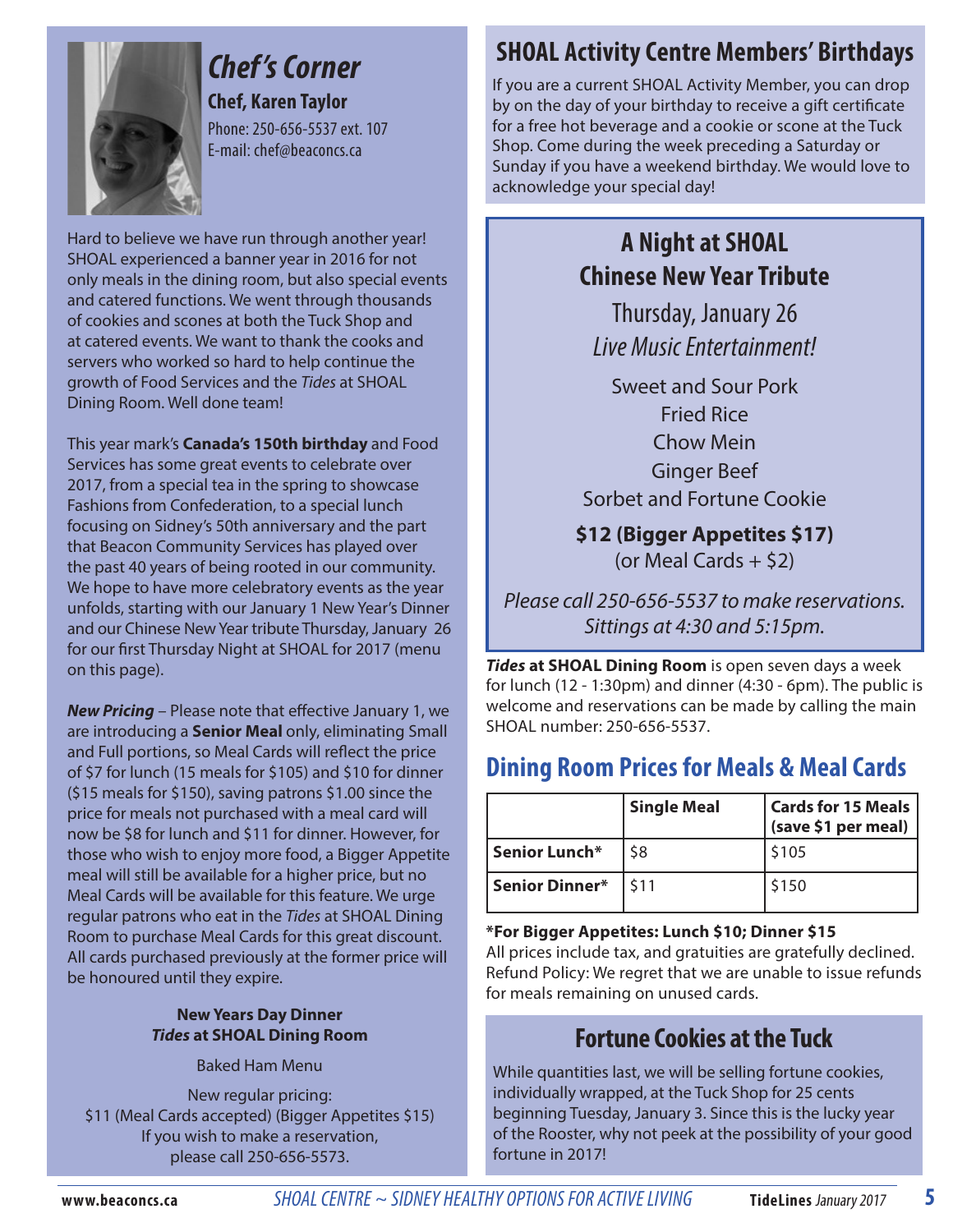

## *Volunteer & YEP News*

**Sara Lawton, Volunteer Services & YEP Coordinator** 

Phone: 250-656-5537 ext. 118 E-mail: slawton@beaconcs.ca

# **YEP News**

#### *YEP in the Community*

YEP students continue to contribute to our community by actively supporting events such as Santa's Breakfast, the Christmas Craft Fair at SHOAL and the Annual Bridge Club Christmas Dinner. Here are some students at Santa's Breakfast and the Christmas Craft Fair at SHOAL.





## **Welcome New Volunteers**

**SHOAL Activities:** Celeste Derkson **Correction - ESL Conversation Group:** Connie Birnbaum, Susan McDonald

#### **Deb Greenaway, Direct Volunteer Services Coordinator**

Phone: 250-656-5537 ext. 106 E-mail: dgreenaway@beaconcs.ca



**"Coffee's On"** Drop-in coffee morning for our Volunteer Drivers and Schedulers is on the first Tuesday of every month. Drop by the Lounge anytime between 10am and noon. The next date is **Tuesday, January 3.** Hope to see you there!

### **Volunteers News**

*Christmas Volunteer Luncheon was a Thank You* This annual event was on December 2, and is an expression of Beacon Community Service's gratitude for the time and talents volunteers bring to our programs and services. The staff from Volunteer Services, SHOAL Centre, and Thrift Shops were honoured to have an opportunity to serve the volunteers who serve our community every day. Thank you for attending the lunch! We are so fortunate to have you as our volunteers!



## **Sidney Single Seniors 55+**

Are you 55 or older and single? The Sidney Single Seniors 55+ might be the perfect fit for you.

The next regular meeting will be Wednesday, January 18, at 2pm in Auditorium B, SHOAL Centre. Our guest speaker will be Dion Amyotte of the Army, Navy and Air Force in Sidney, who will explain the various events and activities available to their members. The next meal out will be lunch at Beacon Landing Restaurant on Beacon Avenue in Sidney, on Wednesday, January 25 at 12pm.

For more information call Gillian Else at 250-656-3971.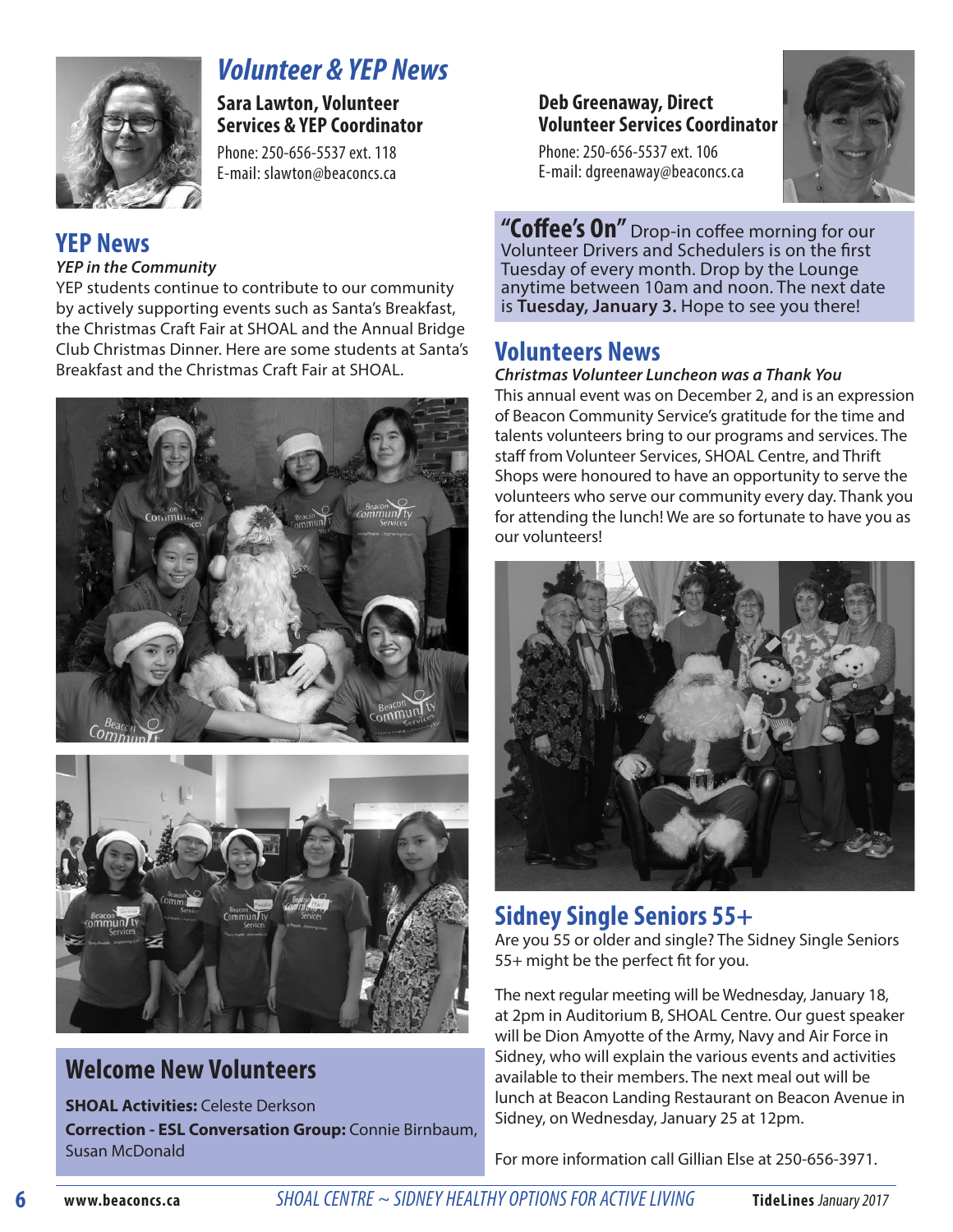# **Spotlight On:** *The Gym at SHOAL featuring Savin Elite Training*

We are excited and pleased to offer a new service at SHOAL. We have converted our Billiards room into a gym for personal training! Beginning Tuesday, January 3, we will have an operational gym at the community centre, provided by Savin Elite Training. Chad Savin has been our fitness instructor for close to two years, and his qualifications and former experience in personal training and gym/studio management make it possible for us to join together in this new venture! Chad is committed to bringing his wealth of health, wellness and fitness experience in helping to improve the lives of others. His story of overcoming his own health challenges in his 20's to mid-30's, is inspiring and a testimony to his applying techniques and knowledge in all areas of health, from nutrition to psychology as well as physical training.

 "I believe a proper health and fitness program is the main component to living a healthy and balanced life," says Chad. He believes that being a part of a healthier lifestyle is the starting point at which we begin to align ourselves with help to overcome our obstacles and achieve our goals, whether it be trainers, nutritionists, specialists, doctors or others. A proper workout program empowers, gives clarity, provides a better sense of hope, improves endurance and ultimately helps with better peace of mind, says Chad.





#### **Gym Programs**

Savin Elite Training will provide a variety of services to choose from, from one-on-one personal training and coaching for one hour @ \$60 (discounts for more than 5 sessions purchased at one time) to small group personal training sessions for up to 4 people (price sheet available at reception) as well as \$20 Drop-In Studio Program and Classes. All drop-ins to the gym will be supervised by Chad. Since space is limited,

these drop-in times must be scheduled by calling Chad at the number below. A price list for programs is available at the Reception desk and all appointments and payments will be routed through Savin Elite Training.

For those who are ready to invest in improving their health and fitness, Chad offers 10 one-hour sessions of Personal Training for \$500. A comprehensive package of materials and information on nutrition and wellness is included.

## **Opening Special**

*To introduce these new programs and services we are offering free 15-minute introductory offers the week of January 16 – 20 for people to experience personal training in the gym at SHOAL.*

**Please call Chad Savin at 1-250-895-1838 to book your free appointment today!**



**7**